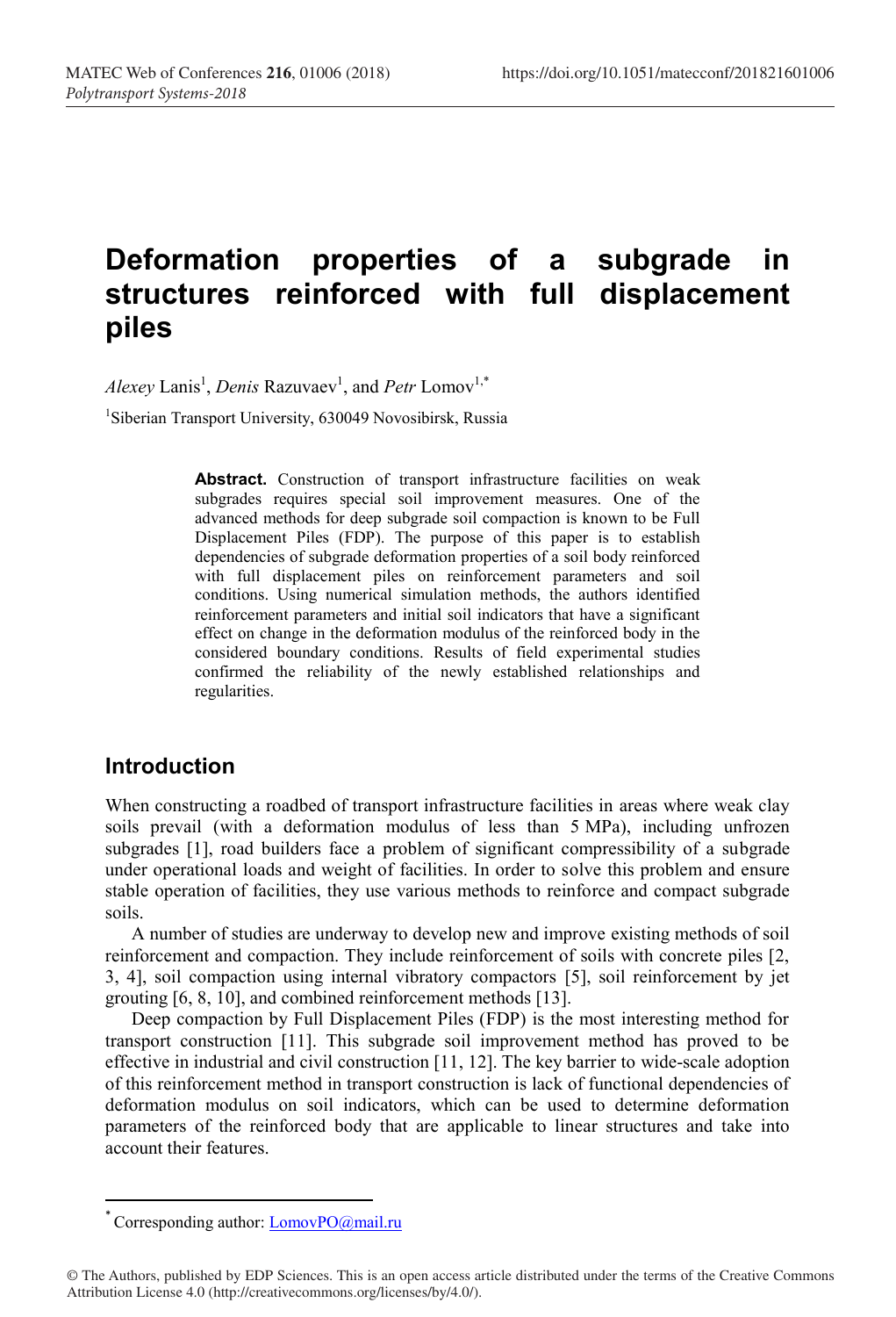Subgrades of linear structures, including railways and motorways, are characterized by a wide variety of soil conditions, even within a single construction site. In this connection, theoretical justification and calculation of reinforcement parameters based on available geotechnical data is a highly relevant problem.

Since one of the key performance criteria for roadbeds on a weak subgrade is limited ultimate settlement of a structure, the purpose of this paper can be formulated as follows: to establish dependencies of deformation properties of a reinforced subgrade on FDP reinforcement parameters and initial soil conditions. In order to accomplish this purpose, it is reasonable to use numerical simulation and field experiments based on multivariate analysis of variance using a Latin square design [15]. This approach has proved to be highly effective [13] and can be used to identify, with sufficient accuracy, the reinforcement parameters that have a significant effect on the performance of the structure under study [15].

The novelty of the paper consists in theoretical justification and calculations for the FDP reinforcement method, which are required to select subgrade soil reinforcement parameters for linear transport structures (roadbeds) with initial soil conditions varying with length and, if necessary, a required deformation modulus.

#### **Research methods**

The performance of a subgrade reinforced with full displacement piles was studied by numerical modeling with GTS NX software and full-scale field experiments.

Numerical simulation enables to identify the reinforcement parameters that have a significant effect on the performance of the reinforced body, and establish the critical regularities. The reliability of numerical simulation data can be verified on the basis of field experiments.

A review of studies [11, 12, 14] shows that the reinforcement parameters that can influence soil reinforcement results include spacing *l* and diameter of reinforcing members *d* (hereinafter these parameters will be replaced with a reinforcement coefficient defined as ξ=*d/l*), as well as uniaxial compressive strength of pile material *R*. The key parameters that characterize change in initial soil indicators include void ratio *e* and liquidity index *I<sub>L</sub>*.

The following varying boundary conditions (hereinafter referred to as the factors) were established for the selected reinforcement parameters and initial soil indicators: reinforcement coefficient — 0.25 to 0.50; strength of reinforcing member material — 0.2 to 1.0 MPa; soil liquidity index  $-$  0.15 to 0.85 fractions; void ratio  $-$  0.650 to 0.850.

When simulating the performance of the reinforced body, it is important to describe its properties adequately and reliably. A digital model of the reinforced body was constructed on the basis of field experiments, laboratory and theoretical studies [13, 14]. In the digital model, holes for full displacement piles were simulated with a varying diameter. An effective soil compaction zone around the holes was also taken into account.

In the model of a reinforced subgrade fragment, deformation modulus E was taken as an indicator of change in deformation properties of the body.

In order to estimate the compressibility of reinforced bodies and determine regularities of change in the deformation modulus, static load tests with a flat round plate were simulated in the digital model (Fig. 1).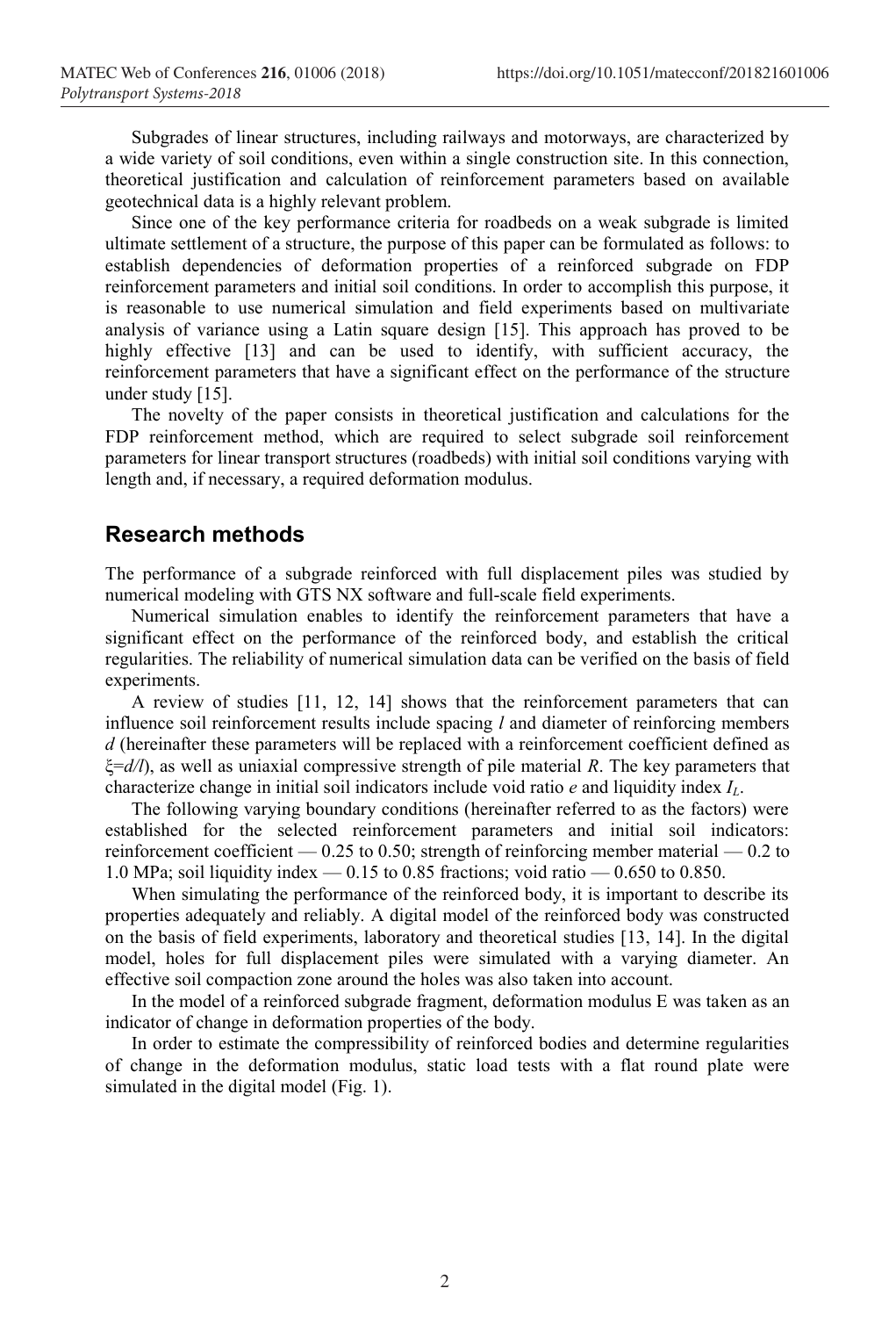

**Fig. 1.** The digital model of the body reinforced ( $\xi = 0.5$ ) with full displacement piles, and of the plate, built with the GTS NX software.

Field experimental studies of the reinforced bodies were conducted on experimental sites. The reinforced bodies were constructed with a GRO-250 soil compaction tool (Fig. 2 a) for soils with a liquidity index  $I_L$ < 0.5.





**Fig. 2.** Displacement tools used to prepare experimental sites: *a* – GRO-250; *b* – displacement machine designed according to the RF Patent No. 147223.

For soils with a liquidity index  $I<sub>L</sub>$  > 0.5, a special displacement machine with a hollow shaft (Fig. 2 b) was used. It was designed by the authors according to the RF Patent No. 147223 to fill holes with a grout, while lifting the displacement tool.

In order to study the compressibility of the soil bodies reinforced with full displacement piles, the authors used a flat round plate with an area of  $5,000 \text{ cm}^2$ , as shown in Figure 3.



Fig. 3. Flat round plate with an area of  $5,000 \text{ cm}^2$ .

Based on the results of numerical simulation and field experiments, the authors performed a correlation analysis to assess the reliability of the collected data.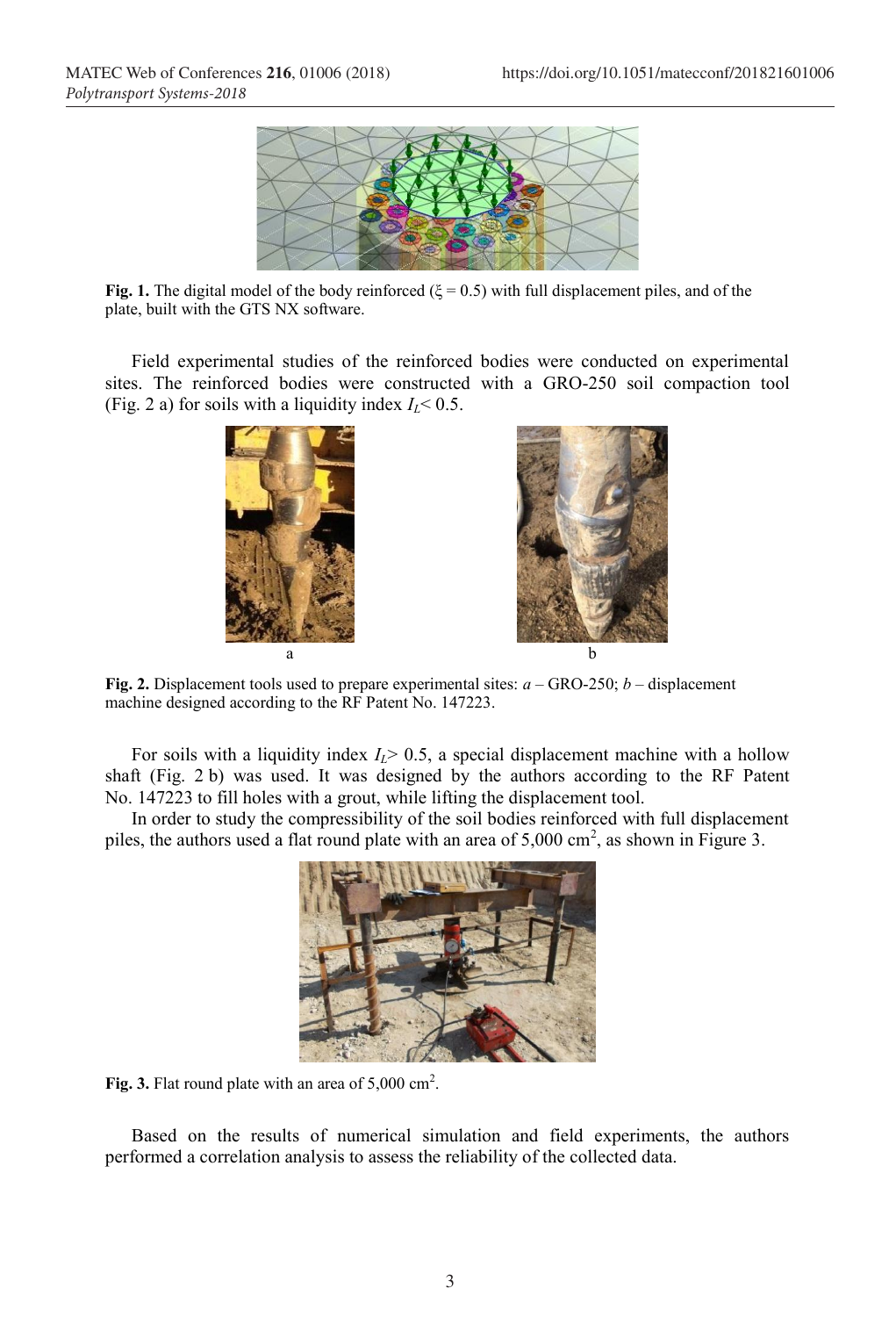### **Results of simulation and field experiments**

The results of numerical simulation show that full displacement piles take up a major part of the stresses arising from plate loading. The highest stress release rate is observed at a depth of 2...2.5 times the diameter of the plate.

Vertical displacement diagrams for reference points of the digital model were used to determine the compressibility of the test fragment of the reinforced body at the subgrade (Fig. 4)



**Fig. 4.** Vertical displacement diagrams for reference points of the soil body reinforced with full displacement piles, in a plan view and in depth.

The vertical displacement diagrams for reference points were used to determine the deformation modulus of the reinforced body.

The analysis of the numerical simulation results shows that the effectiveness of soil reinforcement with full displacement piles depends directly on the reinforcement parameters and initial soil indicators. By relying on the obtained data, the authors assessed the influence and significance of individual factors on the performance of the reinforced body using an F-test according to the algorithm described in [15]*.*

In soils with a liquidity index  $I_L$  of 0.45 to 0.85 fractions, the greatest effect of reinforcement can be achieved mainly by reducing reinforcement spacing and increasing the diameter of holes. The statistically processed results of numerical simulation are presented in Figure 5 as dependencies that reflect the influence of factors on the compressibility of the body.

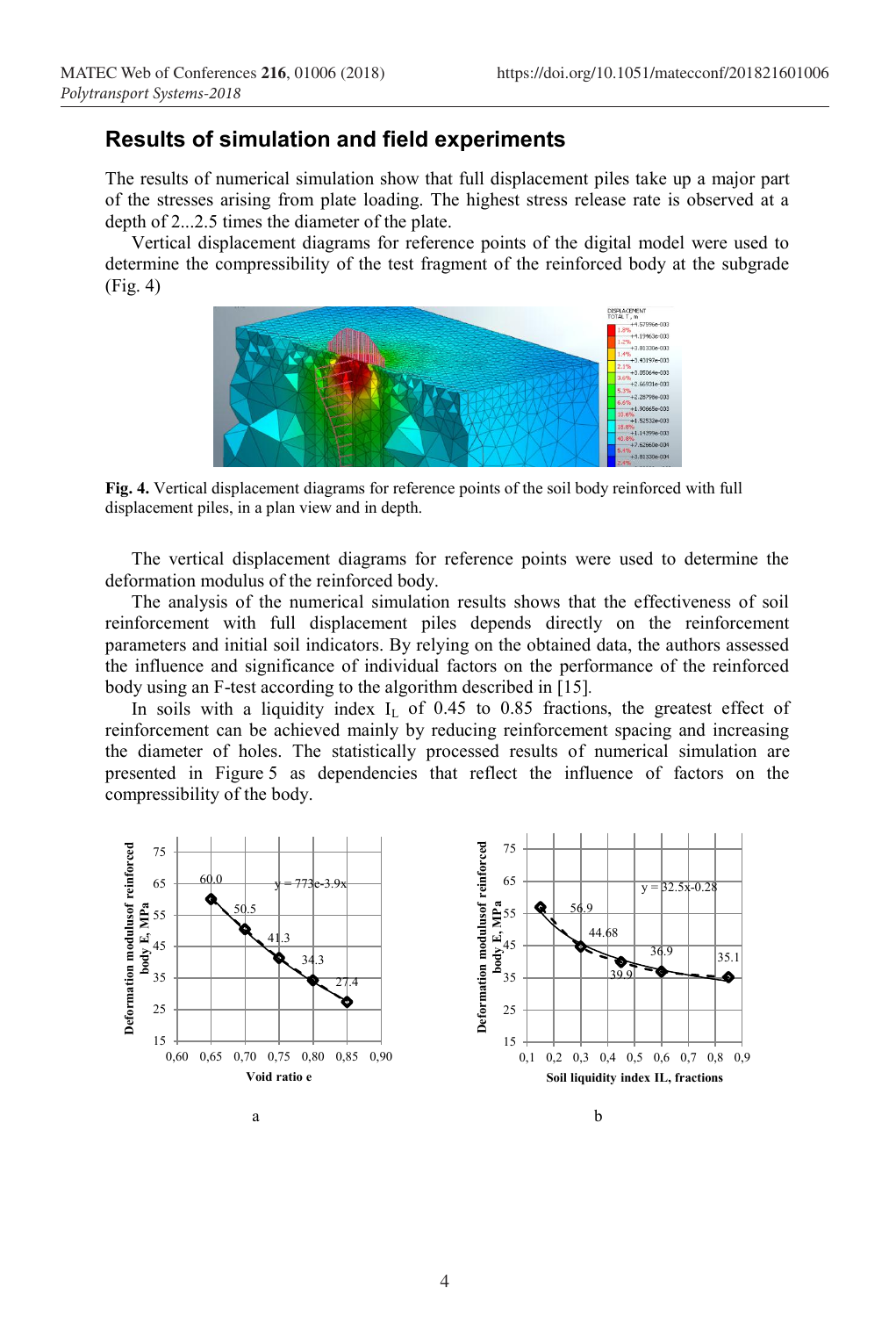

**Fig. 5.** The dependencies that reflect the influence of reinforcement parameters and initial soil indicators on the deformation modulus of the body reinforced with full displacement piles: a – on void ratio; b – on liquidity index; c – on reinforcement coefficient; d – on pile material.

The F-test values [15] for the studied factors are given in Table 1. Using the obtained values, it is possible to determine the significant factors as follows: the factors whose test values exceed the critical value (for the purpose of this study  $F_{cr}$  = 3.2592) do not correlate with a mean of the sampled population and are significant for the tested mathematical model.

| Factor                                               | F-test value  |          |
|------------------------------------------------------|---------------|----------|
|                                                      | Actual, for E | Critical |
| Reinforcement coefficient                            | 25.238        |          |
| Void ratio                                           | 28.963        |          |
| Liquidity index                                      | 13.167        | 3.2592   |
| Material of full displacement<br>piles<br>(strength) | 1.662         |          |

**Table 1.** F-test value.

By analyzing the obtained dependencies (Fig. 5) and F-test values (Table 1), we can conclude that soil conditions have a lesser effect on the compressibility of the reinforced body than spacing and diameter of full displacement piles. The strength of pile material has an insignificant effect as compared to other factors. Soil reinforcement by full displacement piles in soils with a liquidity index  $I_L$  exceeding 0.5 fractions is less effective. In such soil conditions, the greatest effect is achieved by reducing spacing and increasing diameter of piles. Three of the four studied factors contributed most to change in the deformation modulus of the reinforced body.

In order to use the results of numerical simulation in theoretical justification and calculation of reinforcement parameters for subgrade soils reinforced with full displacement piles, characteristic curves were plotted (Figs. 6 and 7).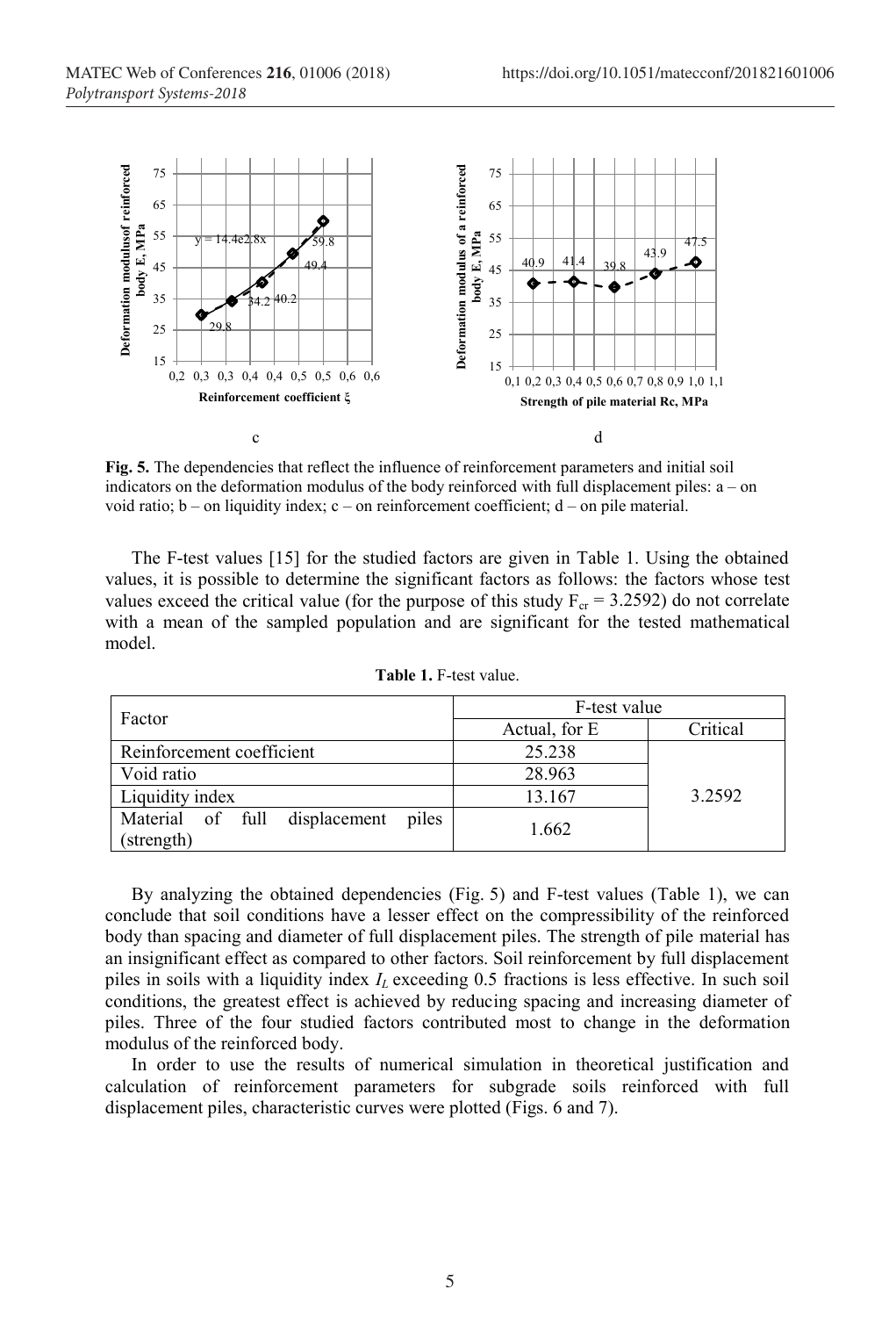

**Fig. 6.** Deformation modulus of the body reinforced with full displacement piles as a function of the reinforcement coefficient and initial void ratio.



**Fig. 7.** Deformation modulus of the body reinforced with full displacement piles as a function of the reinforcement coefficient and initial soil liquidity index.

The results of field experiments are graphically represented in Figure 8 as dependencies that reflect the influence of reinforcement parameters and initial soil indicators on the deformation modulus of the reinforced body.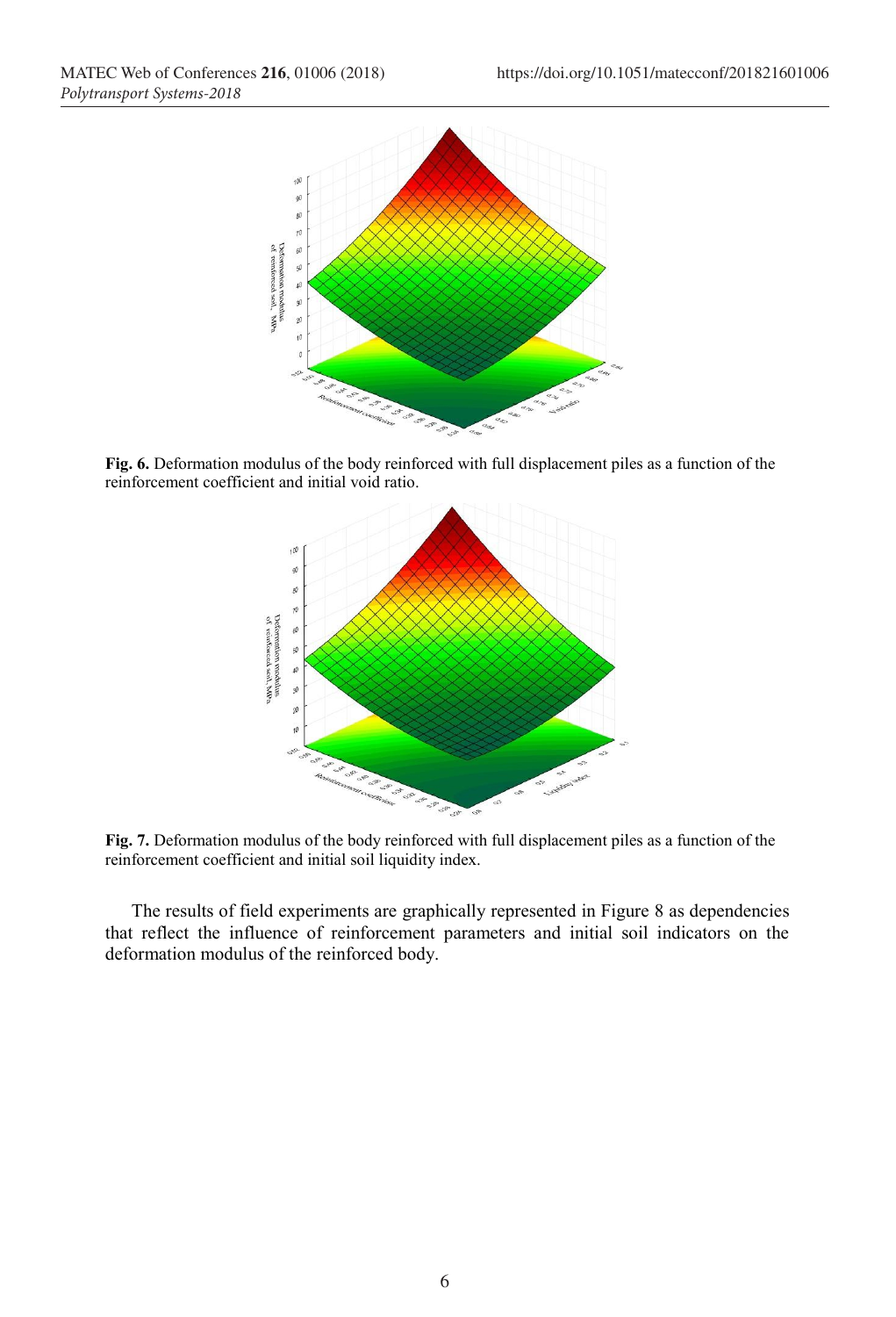

**Fig. 8.** Dependencies that reflect the influence of reinforcement parameters and initial soil indicators on the deformation modulus of the reinforced body, based on field experiments (at ξ=*0.25*): a – on void ratio;  $b - on$  liquidity index;  $c - on$  pile material.

The adequacy of digital models and correlation of numerical simulation data and experimental studies was assessed by the F-test. When performing a correlation analysis of the findings for soil reinforcement with full displacement piles, the authors considered sampled populations of deformations modules of the reinforced bodies, which were experimentally obtained and determined from the dependences shown in Figures 6 and 7 for the reinforcement coefficient  $\xi = 0.25$  (at which all the experimental studies were conducted).

According to the correlation analysis, the F-test value for the deformation modulus E is equal to 1.314 at the critical value  $F<sub>u</sub>=1.984$ . This suggests that the comparability of the results with the previously determined dependencies reaches 95%.

# **Conclusion**

The performed studies of the full displacement piles (FDP) method allowed the authors to identify significant reinforcement parameters and establish functional dependencies of changes in deformation properties of the soil body reinforced with full displacement piles.